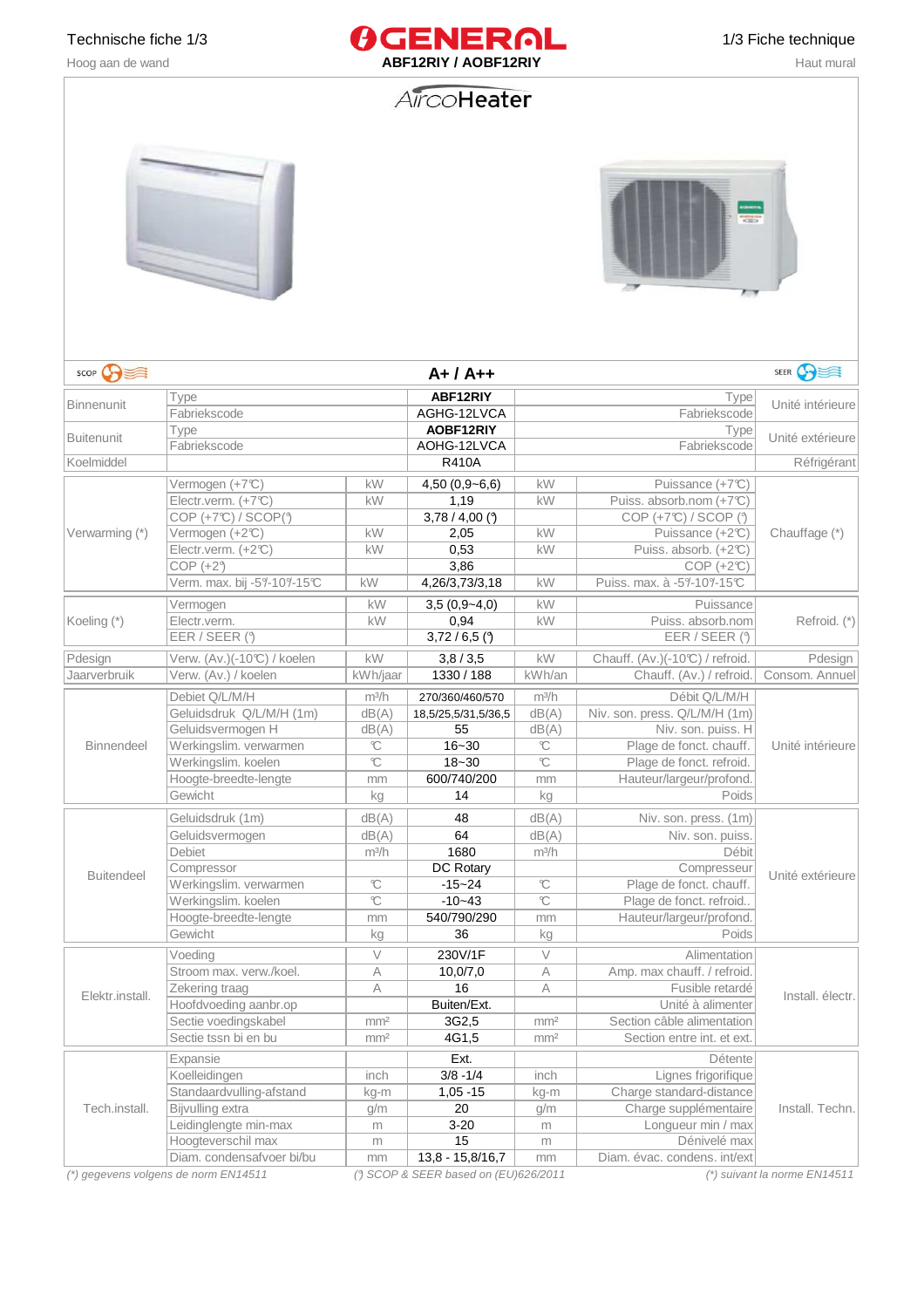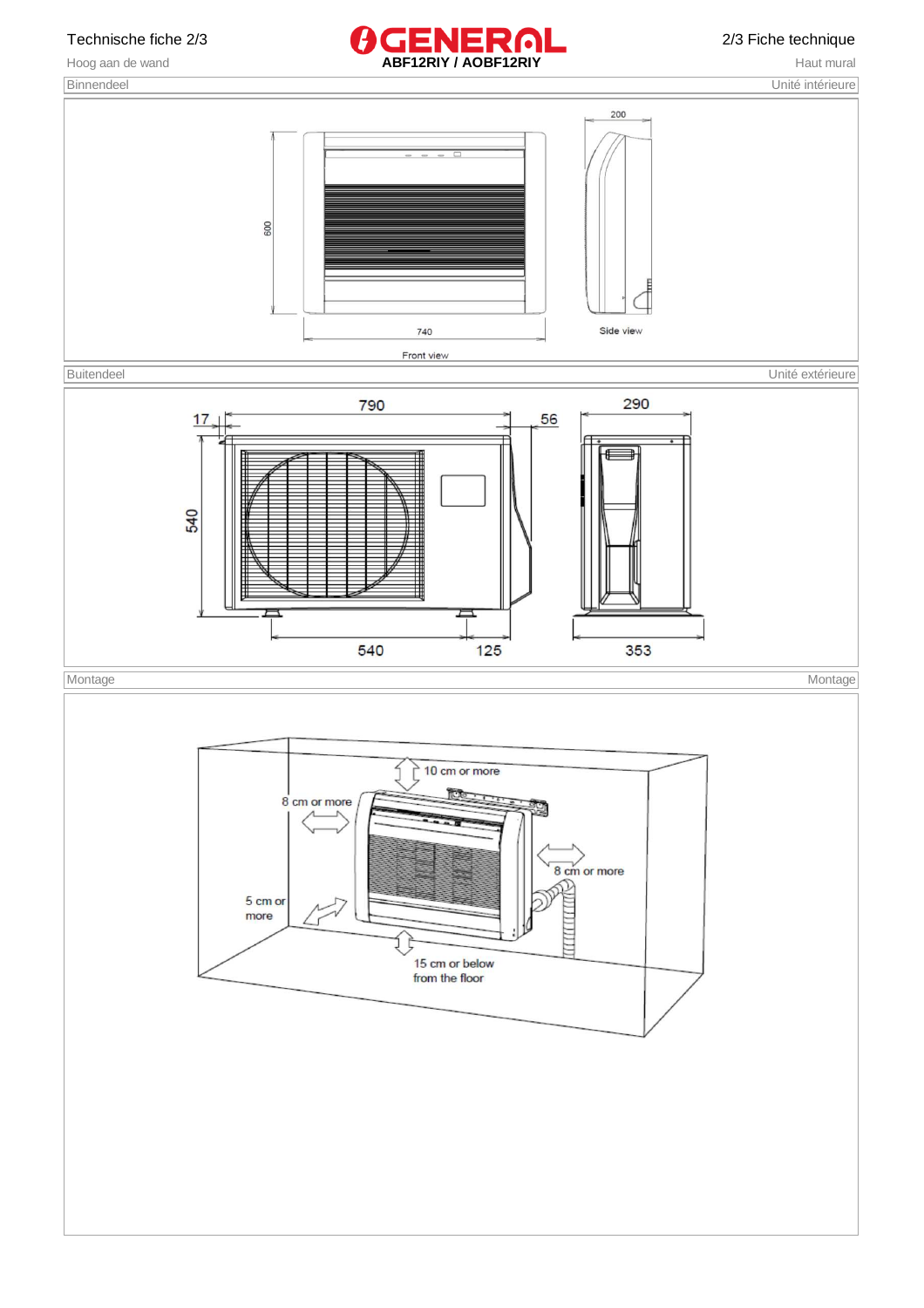

Bediening Commande

1 Signal transmitter  $\odot$ 2 MODE button 3 10°C HEAT button 4 SET TEMP. button  $($   $\blacktriangle / \blacktriangledown )$ 5 ECONOMY button 6 SLEEP button 7 TIMER MODE button  $(2)$  $\left( 8\right)$ 8 FAN button  $\circled{3}$  $\circled{9}$ 9 START/STOP button  $\sqrt{4}$  $(5)$  $\circledR$ 10 SET button  $\circledcirc$  $\textcircled{\scriptsize{1}}$ 11 SWING button  $\odot$ пİ  $\circled{12}$ 12 TIMER SET (+1 / - ) button  $\circled{1}$  $\overline{15}$ 13 CLOCK ADJUST button  $\circled{4}$ 14 TEST RUN button . This button is used when installing the air conditioner, and should not be used under normal conditions, as it will cause the indoor unit's thermostat function to operate incorrectly. . If this button is pressed during normal operation, the indoor unit will switch to test operation mode, and the Indoor Unit's<br>OPERATION Indicator Lamp and TIMER Indicator Lamp will begin to flash simultaneously. . To stop the test operation mode, press the SRART/STOP button to stop the air conditioner. 15 RESET button Display Ecran $\overline{\mathcal{A}}$ 16 Remote controller display  $\widehat{22}$ 17 Transmit indicator  $\overline{17}$ 18 Fan speed display 19 Swing display  $\sqrt{23}$  $\overline{18}$ 20 Timer mode display 21 Clock display 19 22 Temperature set display  $SEEP$   $MIB$ : 88  $\overline{20}$ 23 Operation mode display  $(24)$ 24 Sleep display  $\widehat{21}$ Functions will be different due to type of indoor unit. For details, please see operation manual. To facilitate explanation, the accompanying<br>illustration has been drawn to show all possible indicators; in actual operation, however, the display will only show those indicators appropriate to the current operation.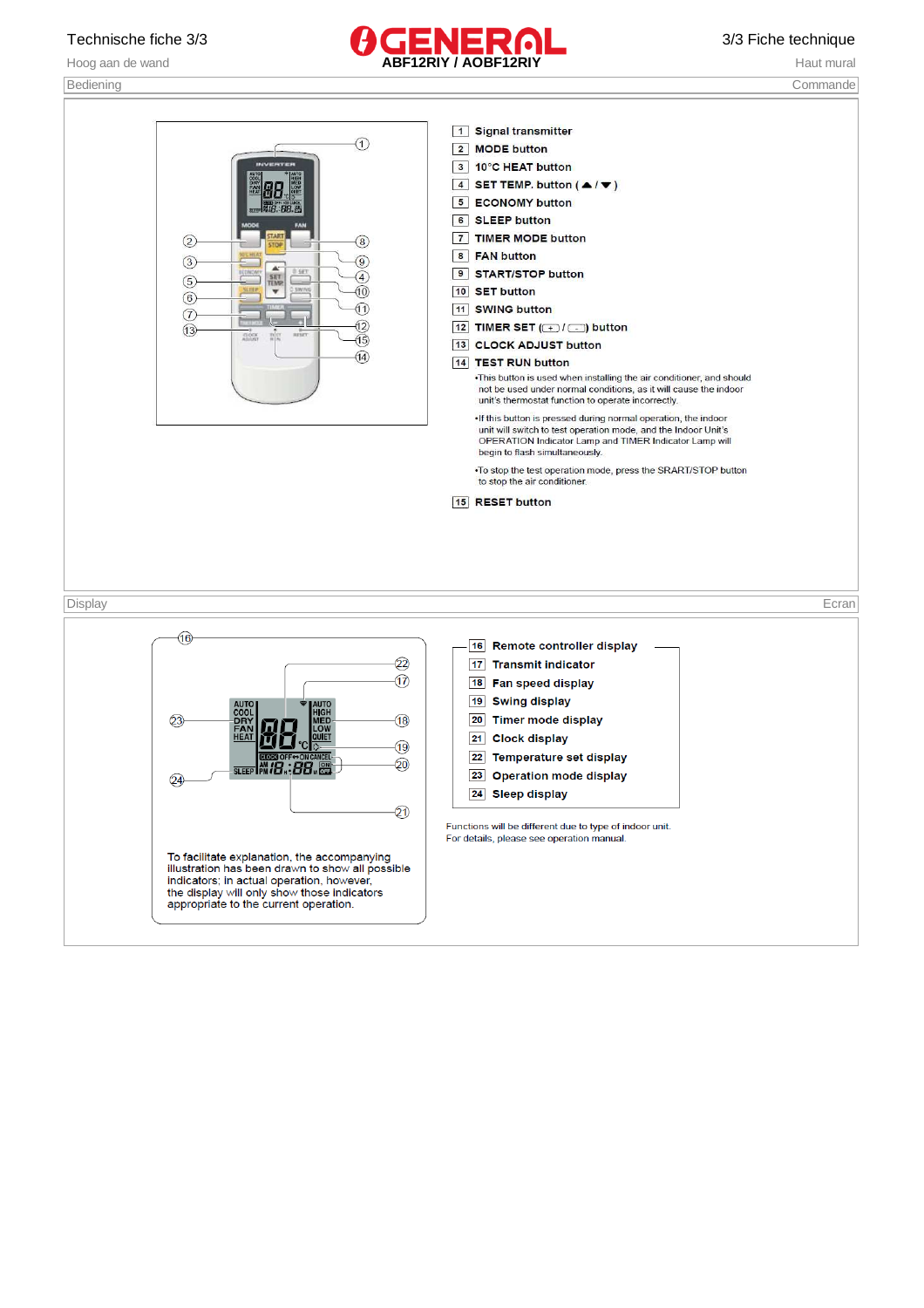# Information sheet (Lot.10)

N/A = Not Applicable

This information includes the results of calculation of the seasonal energy consumption and efficiency for air conditioner in regards to ErP pursuant to the Commission Regulation(EU) No.206/2012 and No.626/2011.

| Function |     |                |     |  |  |  |  |  |
|----------|-----|----------------|-----|--|--|--|--|--|
| Cooling  | Yes | <b>Average</b> | Yes |  |  |  |  |  |
| Heating  | Yes | Warmer         | No  |  |  |  |  |  |
|          |     | Colder         | No  |  |  |  |  |  |

| Cooling                                                                                                 |                                        |      |                                                                                                  |                   |        |       |      |  |  |
|---------------------------------------------------------------------------------------------------------|----------------------------------------|------|--------------------------------------------------------------------------------------------------|-------------------|--------|-------|------|--|--|
| Declared capacity for cooling,<br>at indoor temperature 27 (19) $^{\circ}$ C and outdoor temperature Tj |                                        |      | Declared energy efficiency ratio,<br>at indoor temperature 27 (19) °C and outdoor temperature Tj |                   |        |       |      |  |  |
| Item                                                                                                    | Unit<br>Value<br>Symbol<br><b>Item</b> |      |                                                                                                  |                   | Symbol | Value | Unit |  |  |
| $Tj = 35^{\circ}C$                                                                                      | Pdc                                    | 3.50 | kW                                                                                               | $T = 35^{\circ}C$ | EER d  | 3.72  |      |  |  |
| $Tj = 30^{\circ}C$                                                                                      | Pdc                                    | 2.58 | kW                                                                                               | $T = 30^{\circ}C$ | EER d  | 5.19  |      |  |  |
| $Tj = 25^{\circ}C$                                                                                      | Pdc                                    | 1.73 | kW                                                                                               | $T = 25^{\circ}C$ | EER d  | 8.65  |      |  |  |
| $T$ j = 20 $^{\circ}$ C<br>kW<br>Pdc<br>1.63                                                            |                                        |      |                                                                                                  | $T = 20^{\circ}C$ | EER d  | 13.36 |      |  |  |

| Design load     |          |       |      | Seasonal efficiency |             |       |      |
|-----------------|----------|-------|------|---------------------|-------------|-------|------|
| Item            | Symbol   | Value | Unit | Item                | Symbol      | Value | Unit |
| Cooling         | Pdesignc | 3.5   | kW   | <b>Cooling</b>      | <b>SEER</b> | 6.50  |      |
| Heating/Average | Pdesignh | 3.8   | kW   | Heating/Average     | SCOP/A      | 4.00  |      |
| Heating/Warmer  | Pdesignh | N/A   | kW   | Heating/Warmer      | SCOP/W      | N/A   |      |
| Heating/Colder  | Pdesignh | N/A   | kW   | Heating/Colder      | SCOP/C      | N/A   |      |

| Heating/Colder                                                                                         |                                                    |     |                                                                                                              |                              |                  |     |      |  |  |  |  |  |
|--------------------------------------------------------------------------------------------------------|----------------------------------------------------|-----|--------------------------------------------------------------------------------------------------------------|------------------------------|------------------|-----|------|--|--|--|--|--|
| Declared capacity for heating/Colder season,<br>at indoor temperature 20 °C and outdoor temperature Tj |                                                    |     | Declared coefficient of performance/Colder season,<br>at indoor temperature 20 °C and outdoor temperature Tj |                              |                  |     |      |  |  |  |  |  |
| Item                                                                                                   | Unit<br>Symbol<br>Value<br>Symbol<br>Value<br>Item |     |                                                                                                              |                              |                  |     | Unit |  |  |  |  |  |
| $Ti = -7^{\circ}C$                                                                                     | Pdh                                                | N/A | kW                                                                                                           | $Tj = -7^{\circ}C$           | COPd             | N/A |      |  |  |  |  |  |
| $Tj = 2^{\circ}C$                                                                                      | Pdh                                                | N/A | kW                                                                                                           | $T = 2^{\circ}C$             | <b>COPd</b>      | N/A |      |  |  |  |  |  |
| $Tj = 7^{\circ}C$                                                                                      | Pdh                                                | N/A | kW                                                                                                           | $Tj = 7^{\circ}C$            | COP d            | N/A |      |  |  |  |  |  |
| $Tj = 12^{\circ}C$                                                                                     | Pdh                                                | N/A | kW                                                                                                           | $T$ j = 12°C                 | COP <sub>d</sub> | N/A |      |  |  |  |  |  |
| $Ti = bivalent temperature$                                                                            | Pdh                                                | N/A | kW                                                                                                           | $T_i$ = bivalent temperature | COP d            | N/A |      |  |  |  |  |  |
| $Tj = operating limit$                                                                                 | Pdh                                                | N/A | kW                                                                                                           | $T$ = operating limit        | COP d            | N/A |      |  |  |  |  |  |
| 'Tj=-15℃                                                                                               | Pdh                                                | N/A | kW                                                                                                           | $T = -15^{\circ}C$           | COP d            | N/A |      |  |  |  |  |  |

| Heating/Warmer                                                                                         |        |       |                                                                                                              |                              |             |     |  |  |  |  |  |  |  |
|--------------------------------------------------------------------------------------------------------|--------|-------|--------------------------------------------------------------------------------------------------------------|------------------------------|-------------|-----|--|--|--|--|--|--|--|
| Declared capacity for heating/Warmer season,<br>at indoor temperature 20 °C and outdoor temperature Tj |        |       | Declared coefficient of performance/Warmer season,<br>at indoor temperature 20 °C and outdoor temperature Tj |                              |             |     |  |  |  |  |  |  |  |
| Item                                                                                                   | Symbol | Value | Unit                                                                                                         | Symbol<br>Value<br>Item      |             |     |  |  |  |  |  |  |  |
| $Tj = 2^{\circ}C$                                                                                      | Pdh    | N/A   | kW                                                                                                           | $T = 2^{\circ}C$             | <b>COPd</b> | N/A |  |  |  |  |  |  |  |
| $Tj = 7^{\circ}C$                                                                                      | Pdh    | N/A   | kW                                                                                                           | $Ti = 7^{\circ}C$            | <b>COPd</b> | N/A |  |  |  |  |  |  |  |
| $Tj = 12^{\circ}C$                                                                                     | Pdh    | N/A   | kW                                                                                                           | $T = 12^{\circ}C$            | <b>COPd</b> | N/A |  |  |  |  |  |  |  |
| $Tj$ = bivalent temperature                                                                            | Pdh    | N/A   | kW                                                                                                           | $T_i$ = bivalent temperature | <b>COPd</b> | N/A |  |  |  |  |  |  |  |
| $Tj = operating limit$<br>kW<br>N/A<br>Pdh                                                             |        |       |                                                                                                              | $Tj = operating limit$       | <b>COPd</b> | N/A |  |  |  |  |  |  |  |

| <b>TYPE</b>    | AIR CONDITIONER<br>$\cdot$ SINGLE SPLIT |
|----------------|-----------------------------------------|
|                | <b>FLOOR</b>                            |
| Indoor unit(s) | : AGHG12LVCA                            |
| Outdoor unit   | : AOHG12LVCA                            |
| <b>BRAND</b>   | · GENERAL                               |

| Heating/Average                                                                                         |                                           |      |                                                                                                               |                              |             |      |      |  |  |  |  |  |  |  |  |  |  |  |  |
|---------------------------------------------------------------------------------------------------------|-------------------------------------------|------|---------------------------------------------------------------------------------------------------------------|------------------------------|-------------|------|------|--|--|--|--|--|--|--|--|--|--|--|--|
| Declared capacity for heating/Average season,<br>at indoor temperature 20 °C and outdoor temperature Tj |                                           |      | Declared coefficient of performance/Average season,<br>at indoor temperature 20 °C and outdoor temperature Tj |                              |             |      |      |  |  |  |  |  |  |  |  |  |  |  |  |
| Item                                                                                                    | Unit<br>Value<br>Symbol<br>Symbol<br>Item |      |                                                                                                               |                              |             |      | Unit |  |  |  |  |  |  |  |  |  |  |  |  |
| $Tj = -7^{\circ}C$                                                                                      | Pdh                                       | 3.36 | kW                                                                                                            | $Tj = -7^{\circ}C$           | <b>COPd</b> | 2.47 |      |  |  |  |  |  |  |  |  |  |  |  |  |
| $Tj = 2^{\circ}C$                                                                                       | Pdh                                       | 2.05 | kW                                                                                                            | $Ti = 2^{\circ}C$            | <b>COPd</b> | 3.86 |      |  |  |  |  |  |  |  |  |  |  |  |  |
| $Tj = 7^{\circ}C$                                                                                       | Pdh                                       | .54  | kW                                                                                                            | $Tj = 7^{\circ}C$            | COPd        | 5.86 |      |  |  |  |  |  |  |  |  |  |  |  |  |
| $Tj = 12^{\circ}C$                                                                                      | Pdh                                       | 1.84 | kW                                                                                                            | $T$ i = 12°C                 | <b>COPd</b> | 6.85 |      |  |  |  |  |  |  |  |  |  |  |  |  |
| $Tj$ = bivalent temperature                                                                             | Pdh                                       | 3.36 | kW                                                                                                            | $T_i$ = bivalent temperature | <b>COPd</b> | 2.47 |      |  |  |  |  |  |  |  |  |  |  |  |  |
| $Tj = operating limit$                                                                                  | Pdh                                       | 3.11 | kW                                                                                                            | $T_i$ = operating limit      | <b>COPd</b> | 2.31 |      |  |  |  |  |  |  |  |  |  |  |  |  |

Information to identify the model(s) to which the information relates to: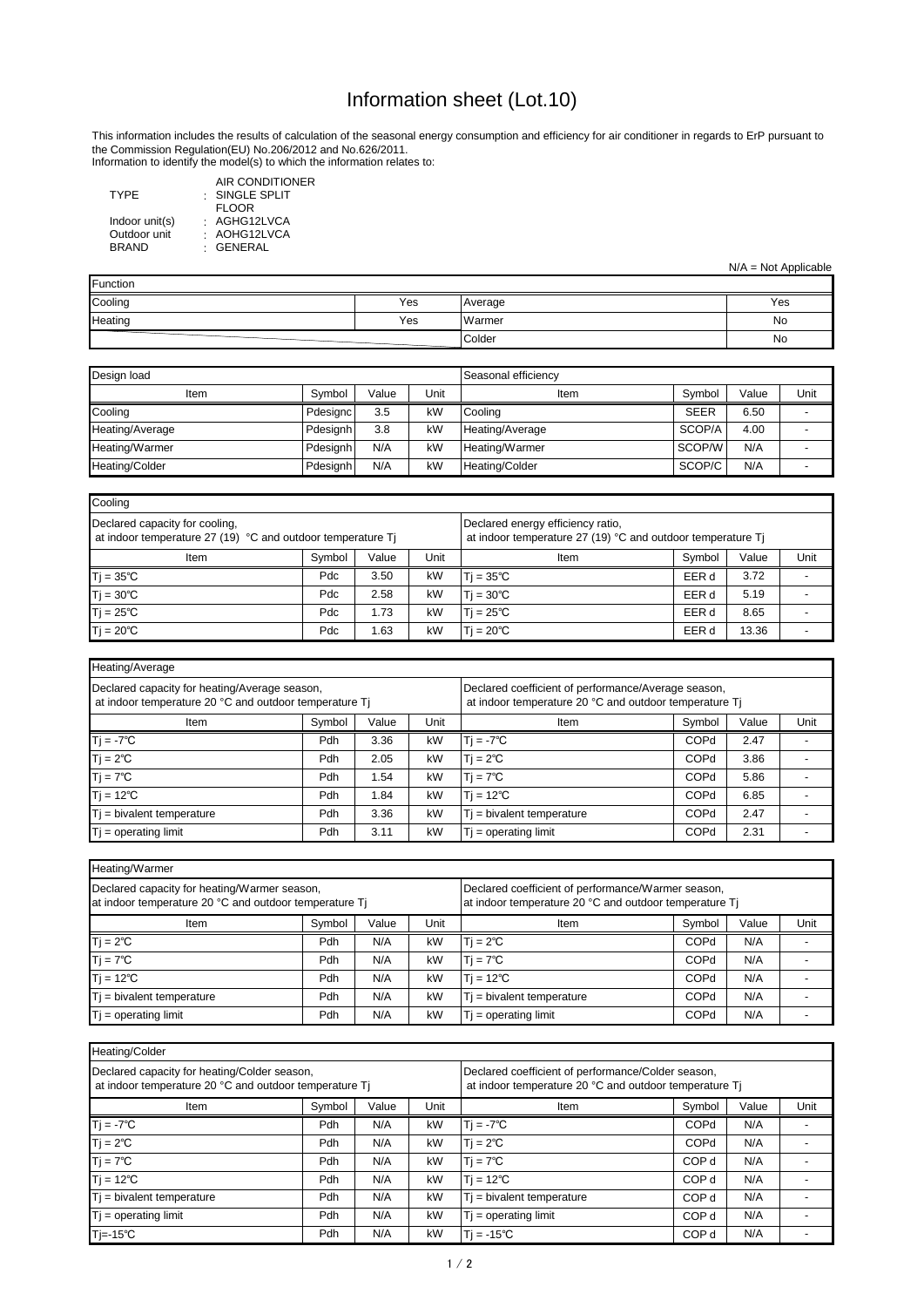|                                                | <b>FUJITSU GENERAL LIMITED</b>                       |
|------------------------------------------------|------------------------------------------------------|
| Contact details for obtaining more information | 1116, Suenaga, Takatsu-ku, Kawasaki, 213-8502, Japan |

| Capacity control | <b>Other</b> items |                                    |            |           |             |
|------------------|--------------------|------------------------------------|------------|-----------|-------------|
| ltem             | Y/N                | Item                               | Symbol     | Value     | Unit        |
| Fixed            | No                 | Sound power level (Indoor/Outdoor) | $L_{WA}$   | 55.0/64.0 | dB(A)       |
| Staged           | No                 | Global warming potential           | <b>GWP</b> | 1975      | $kgCO2$ eq. |
| Variable         | Yes                | Rated air flow (Indoor/Outdoor)    |            | 570/1680  | $m^3/h$     |

V20121214

| Cycling interval capacity       |        |       |      | Cycling interval efficiency     |               |       |      |  |
|---------------------------------|--------|-------|------|---------------------------------|---------------|-------|------|--|
| Item                            | Svmbol | Value | Unit | Item                            | Symbol        | Value | Unit |  |
| For cooling                     | Pcvcc  | N/A   | kW   | <b>For cooling</b>              | <b>EERcyc</b> | N/A   |      |  |
| For heating                     | Pcych  | N/A   | kW   | <b>For heating</b>              | <b>COPcyc</b> | N/A   |      |  |
| Degradation coefficient cooling | Cdc    | 0.25  |      | Degradation coefficient heating | Cdh           | 0.25  |      |  |

| Electric power input in power modes other than 'active mode' |                            |           |      | Annual electricity consumption |                            |       |       |  |
|--------------------------------------------------------------|----------------------------|-----------|------|--------------------------------|----------------------------|-------|-------|--|
| Item                                                         | Symbol                     | Value     | Unit | Item                           | Symbol                     | Value | Unit  |  |
| Off mode (Cooling/Heating)                                   | $P_{OFF}$                  | 9.0/9.0   | W    | Cooling                        | ${\sf Q}_{\sf CE}$         | 188   | kWh/a |  |
| Standby mode (Cooling/Heating)                               | $\mathsf{P}_{\mathsf{SB}}$ | 9.0/9.0   | W    | Heating/Average                | $\mathsf{Q}_{\mathsf{HE}}$ | 1330  | kWh/a |  |
| Thermostat-off mode (Cooling/Heating)                        | $P_{TO}$                   | 14.0/10.0 | W    | Heating/Warmer                 | $Q_{HE}$                   | N/A   | kWh/a |  |
| Crankcase heater mode (Cooling/Heating)                      | $P_{CK}$                   | 0.0/20.0  | W    | Heating/Colder                 | $\mathsf{Q}_{\mathsf{HE}}$ | N/A   | kWh/a |  |

| <b>Bivalent temperature</b> |        |       |             | Operating limit temperature |        |       |             |  |  |
|-----------------------------|--------|-------|-------------|-----------------------------|--------|-------|-------------|--|--|
| Item                        | Svmbol | Value | Unit        | Item                        | Symbol | Value | Unit        |  |  |
| Heating/Average             | Tbiv   |       | $\sim$<br>◡ | Heating/Average             | Tol    | $-15$ | $\sim$<br>U |  |  |
| Heating/Warmer              | Tbiv   | N/A   | $\sim$      | Heating/Warmer              | Tol    | N/A   | $\sim$      |  |  |
| <b>Heating/Colder</b>       | Tbiv   | N/A   | $\sim$      | Heating/Colder              | Tol    | N/A   | $\sim$      |  |  |